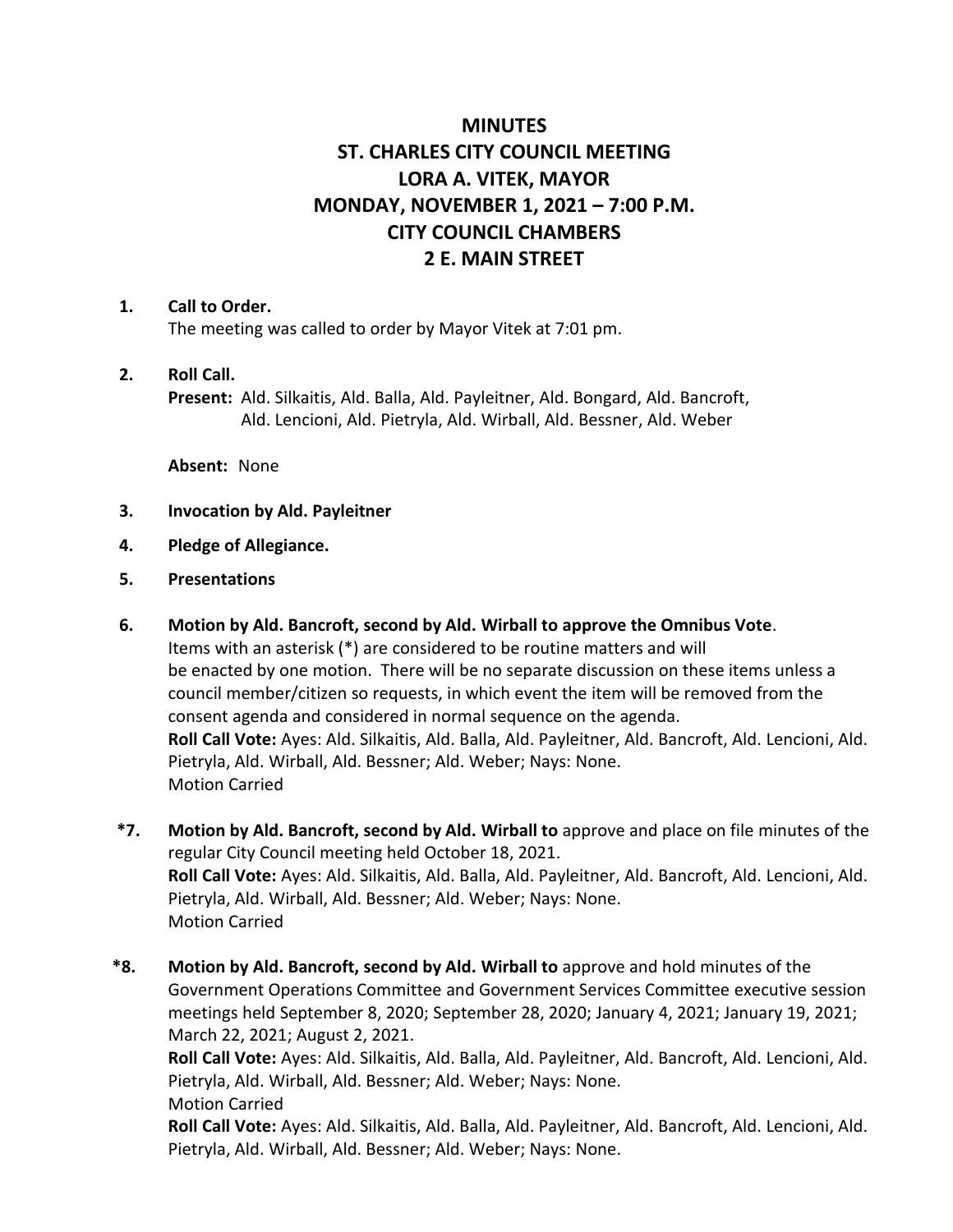Motion Carried

- **9. Motion by Ald. Lencioni, second by Ald. Bancroft to** continue to maintain confidentiality of City Council executive session meeting minutes for previous meetings. **Roll Call Vote:** Ayes: Ald. Silkaitis, Ald. Balla, Ald. Payleitner, Ald. Bancroft, Ald. Lencioni, Ald. Pietryla, Ald. Wirball, Ald. Bessner; Ald. Weber; Nays: None. Motion Carried
- **\*10. Motion by Ald. Bancroft, second by Ald. Wirball to** approve and place on file minutes of the City Council Retreat meeting held September 25, 2021. **Roll Call Vote:** Ayes: Ald. Silkaitis, Ald. Balla, Ald. Payleitner, Ald. Bancroft, Ald. Lencioni, Ald. Pietryla, Ald. Wirball, Ald. Bessner; Ald. Weber; Nays: None. Motion Carried
- **\*11. Motion by Ald. Bancroft, second by Ald. Wirball to** approve and authorize issuance of vouchers from the Expenditure Approval List for the period of 10/4/2021 – 10/17/2021 in the amount of \$4,496,894.99. **Roll Call Vote:** Ayes: Ald. Silkaitis, Ald. Balla, Ald. Payleitner, Ald. Bancroft, Ald. Lencioni, Ald. Pietryla, Ald. Wirball, Ald. Bessner; Ald. Weber; Nays: None. Motion Carried
- \***12. Motion by Ald. Bancroft, second by Ald. Wirball to** approve and place on file the Treasurer Report for period ending September 30, 2021. **Roll Call Vote:** Ayes: Ald. Silkaitis, Ald. Balla, Ald. Payleitner, Ald. Bancroft, Ald. Lencioni, Ald. Pietryla, Ald. Wirball, Ald. Bessner; Ald. Weber; Nays: None. Motion Carried

## **I. New Business**

- A. **Motion by Ald. Bancroft, second by Ald. Bessner to** approve an **Ordinance 2021-M-46** Confirming and Extending a Declared State of Emergency within the City of St. Charles Due to the COVID-19 Pandemic until the next regularly scheduled City Council Meeting. **Roll Call Vote:** Ayes: Ald. Balla, Ald. Bancroft, Ald. Lencioni, Ald. Wirball, Ald. Bessner; Ald. Weber; Nays: Ald. Silkaitis, Ald. Payleitner, Ald. Pietryla. Motion Carried
	- Ald. Pietryla asked if other communities have done away with this type of ordinance. Ms. McGuire responded she did not know of other communities who have stopped doing this but explained that this is a procedure to make sure that we are keeping with the Governor's orders in case any funding, or any items do come down that are contingent upon that executive order.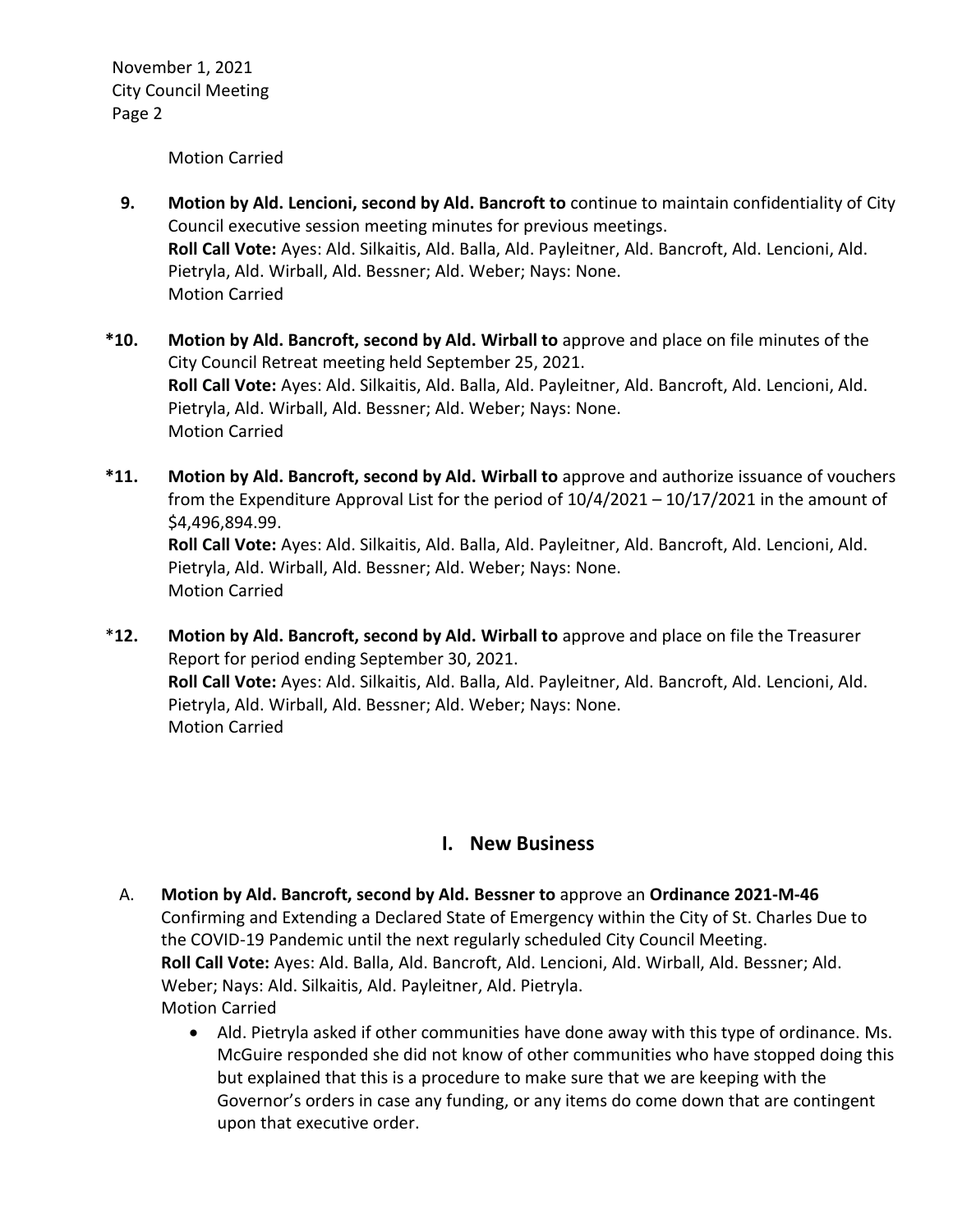- Ald. Pietryla said last council meeting he mentioned that he was weary of continuing this due to the speculation so he reviewed some the guidance from the Treasury Department and I still think we are speculating to much, so I will not be supporting this.
- Ald. Silkaitis said we are improving right now and I don't see any new funds being available and we are waiting for the funds we were promised from the federal government. I will be voting no on this too.
- Ald. Payleitner asked if the occasion came that we need to do this again, we can? Mayor Vitek responded yes.
- Ald Bancroft asked if we have any assurance that a lapse is this won't cause us a negative repercussion?
- Ms. McGuire said none available at this time and there is no downside for keeping it in place.
- Ald. Bancroft said, so just to be clear, no assurance that there could be a negative repercussion from a no vote on this?
- Attorney Peppers said no assurance on that.
- Ald. Bancroft said so if you vote no, would understand that if there is a negative repercussion it is on them.
- Ald. Payleitner said, I will take it.
- Ald. Silkaitis agreed and said he doesn't think we need this executive authorization now.
- B. **Motion by Ald. Weber, second by Ald. Lencioni to approve recommendation from Mayor Vitek to appoint Russell Colby as Director of Community Development. Roll Call Vote:** Ayes: Ald. Silkaitis, Ald. Balla, Ald. Payleitner, Ald. Bancroft, Ald. Lencioni, Ald. Pietryla, Ald. Wirball, Ald. Bessner; Ald. Weber; Nays: None. Motion Carried
- C. **Motion by Ald. Wirball, second by Ald. Bessner to approve recommendation to approve Funds Transfer Resolutions 2021-T-3 authorizing budgeted transfers in the aggregate amount of \$7,345,112.47 for miscellaneous transfers.**

**Roll Call Vote:** Ayes: Ald. Silkaitis, Ald. Balla, Ald. Payleitner, Ald. Bancroft, Ald. Lencioni, Ald. Pietryla, Ald. Wirball, Ald. Bessner; Ald. Weber; Nays: None. Motion Carried

- Ald. Pietryla asked about the fund transfer from the general fund to the water fund and sewar funds. Technically the utilities pay for themselves so is this a result of some capital project going over? Is this why it is occurring?
- Colleen Lavery explained we write checks for payable from one fund and then the other fund has to reimburse.
- Ald. Lencioni asked if this was an annual process. Ms. Lavery responded that this is done quarterly, and this is the normal course of action.

# **II. Committee Reports**

# **A. Government Operations**

1. Motion by Ald. Silkaitis, second by Ald. Pietryla to approve a Proposal for a C-1 Liquor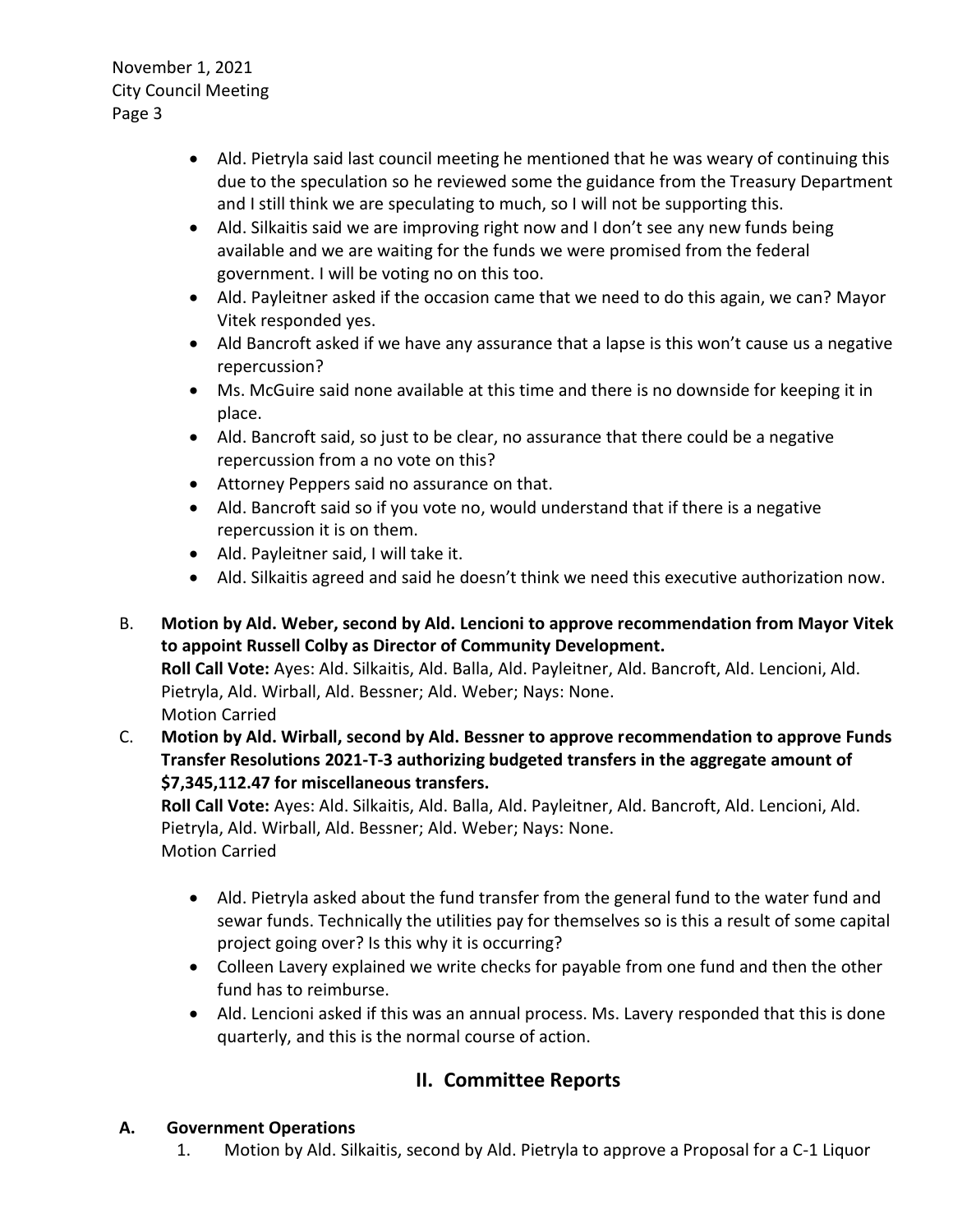> License Application for Brandon Wayne Enterprises, LLC dba The Lewis, located at 106 E. Main Street.

**Roll Call Vote:** Ayes: Ald. Silkaitis, Ald. Balla, Ald. Payleitner, Ald. Bancroft, Ald. Pietryla, Ald. Wirball, Ald. Bessner; Ald. Weber; Nays: None; Recuse: Ald. Lencioni Motion Carried

- \*2. Motion to approve the auditors reports for the fiscal year ending April 30, 2021, including the Comprehensive Annual Financial Report, Independent Auditor's Report Pursuant to Uniform Guidance, Board Communication, Pension Fund Reports, TIF Compliance Reports, and Sales Tax Revenue Bond Compliance Report. **Roll Call Vote:** Ayes: Ald. Silkaitis, Ald. Balla, Ald. Payleitner, Ald. Bancroft, Ald. Lencioni, Ald. Pietryla, Ald. Wirball, Ald. Bessner; Ald. Weber; Nays: None. Motion Carried
- \*3. Motion to approve and place on file minutes of the October 18, 2021 Government Operations Committee meeting. **Roll Call Vote:** Ayes: Ald. Silkaitis, Ald. Balla, Ald. Payleitner, Ald. Bancroft, Ald. Lencioni, Ald. Pietryla, Ald. Wirball, Ald. Bessner; Ald. Weber; Nays: None. Motion Carried

### **B. Government Services**

- \*1. Motion by Ald. Bancroft, second by Ald. Wirball approve a **Resolution 2021-12** to award the Bid for the Walnut Street Watermain and Storm Sewer Improvements. **Roll Call Vote:** Ayes: Ald. Silkaitis, Ald. Balla, Ald. Payleitner, Ald. Bancroft, Ald. Lencioni, Ald. Pietryla, Ald. Wirball, Ald. Bessner; Ald. Weber; Nays: None. Motion Carried
- \*2. Motion by Ald. Bancroft, second by Ald. Wirball approve a **Resolution 2021-13** to award an Engineering Services Contract for the Eastern Trunk Sewer Main Replacement. **Roll Call Vote:** Ayes: Ald. Silkaitis, Ald. Balla, Ald. Payleitner, Ald. Bancroft, Ald. Lencioni, Ald. Pietryla, Ald. Wirball, Ald. Bessner; Ald. Weber; Nays: None. Motion Carried
- \*3. Motion by Ald. Bancroft, second by Ald. Wirball approve a **Resolution 2021-14** to award Change Order No. 1 for the IL Rt. 31 and Roosevelt Sewer Main Replacement Project. **Roll Call Vote:** Ayes: Ald. Silkaitis, Ald. Balla, Ald. Payleitner, Ald. Bancroft, Ald. Lencioni, Ald. Pietryla, Ald. Wirball, Ald. Bessner; Ald. Weber; Nays: None. Motion Carried
- \*4. Motion by Ald. Bancroft, second by Ald. Wirball approve a **Resolution 2021-15** to authorize the Sale of Items of Personal Property Owned by the City of St. Charles via an Online Auction to the Highest Bidder. **Roll Call Vote:** Ayes: Ald. Silkaitis, Ald. Balla, Ald. Payleitner, Ald. Bancroft, Ald. Lencioni, Ald. Pietryla, Ald. Wirball, Ald. Bessner; Ald. Weber; Nays: None.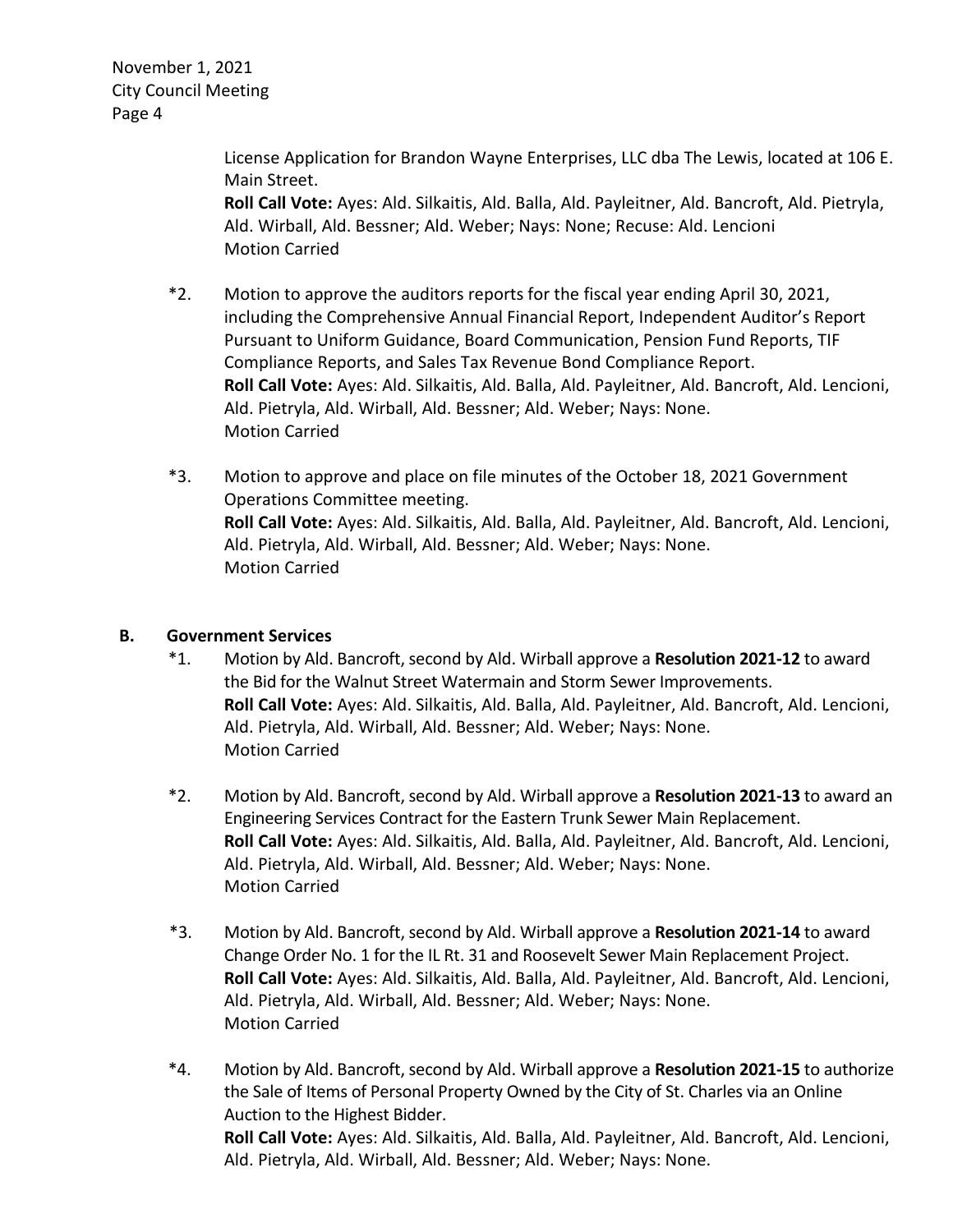#### Motion Carried

\*5. Motion by Ald. Bancroft, second by Ald. Wirball approve a **Resolution 2021-16** to authorize the Purchase of Untreated Rock Salt through the State of Illinois Joint Purchasing Program. **Roll Call Vote:** Ayes: Ald. Silkaitis, Ald. Balla, Ald. Payleitner, Ald. Bancroft, Ald. Lencioni, Ald. Pietryla, Ald. Wirball, Ald. Bessner; Ald. Weber; Nays: None. Motion Carried

### **C. Planning and Development**

\*1. Motion by Ald. Bancroft, second by Ald. Wirball approve and place on file minutes of the October 11, 2021 Planning & Development Committee. **Roll Call Vote:** Ayes: Ald. Silkaitis, Ald. Balla, Ald. Payleitner, Ald. Bancroft, Ald. Lencioni, Ald. Pietryla, Ald. Wirball, Ald. Bessner; Ald. Weber; Nays: None. Motion Carries

### **13. Additional Items from Mayor, Council, Staff, or Citizens**

Phil Kessler, 345 South Second St., St. Charles

- Mr. Kessler asked for the City's help with issues at the parking garage near his home. Mr. Kessler has witnessed drag racing and other automotive chaos and it has been going on for over two years. Mr. Kessler mentioned that there are modified import cars that have been modified to make the car sound like a race car. It is very loud. He shared pictures of tire marks from the top floor of the parking garage. He has noticed that there is only one camera at the top floor. He has also witnessed racing on the length of the fourth floor. He also has been harassed by people in the garage who were the watchers for the racing and he has been followed.
- Mr. Kessler has some suggestions, including add a speedbump on the east side of the fourth floor; add a security guard and more cameras to all levels; a gate system or other traffic controls.
- Mayor Vitek thanked Mr. Kessler for bringing this to our attention and apologized for the situation that you have encountered. Staff will be working on this.
- Mr. Kessler has spoken to businesses and other residents, and they have experienced problems.
- Ald. Silkaitis heard the car noises when he was driving recently.
- Officer Pierce said we have had these issues going on at the parking deck. We kids out all the time. It is a constant watch for us.. He said sometimes there are officers there but not always. We have more than one camera, on the fifth floor we have installed multiple cameras. He has put in for a grant to install cameras on the rest of the levels. He said this issue is a top priority and appreciate you bringing this up. He encouraged all residents to call 911 if they experience anything like this at the parking garage. We will come investigate.
- Ald. Wirball asked who views the cameras?
- Officer Pierce said any officer can view the cameras. We don't have anyone dedicated to watching it all the time.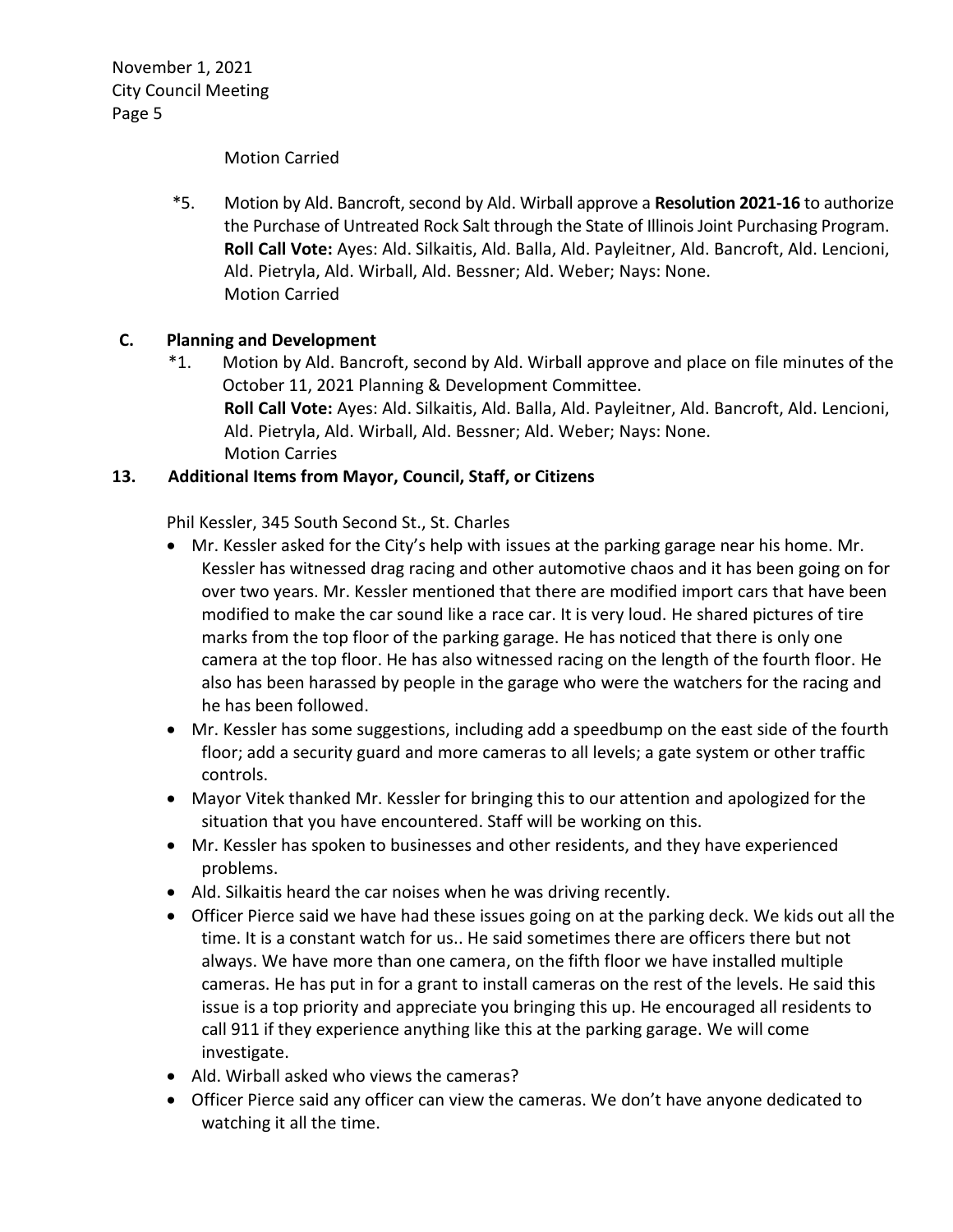- Ald. Wirball asked if we received bids for cameras for all the floors. Officer Pierce said \$55,000 for all floors.
- Officer Pierce said he would investigate why there is not a speed bump. He said this could be because of snow removal or space for fire apparatus.
- Ald. Bessner said earlier this year or last summer we invested \$400,000 for cameras and barriers around the 5<sup>th</sup> floor perimeter which helped on in the long run. He asked what do we do next, since the situation is getting any better. This can't go on. Is there away to put something up to stop the cars from spinning.
- Officer Pierce will check on speed bump options. We will talk to all the departments and said this is continuous problem we are working on. The cameras and the investment on the roof have helped. But the City is not alone with these issues, anyone with a parking deck.
- Mayor Vitek said it seems that Police staff is looking into this and we need more time to review all the options. Would look into this and bring something back to the City Council once you have progress on the grant opportunity and to review the comments Mr. Kessler. Officer Pierce said yes.
- Ald. Lencioni asked if any citations have been given. Officer Pierce said if we catch them, they are given a citation for trespassing.
- Ald. Wirball would like a copy of the bid for the cameras.

## **A. No Executive Session**

- Personnel  $-5$  ILCS  $120/2(c)(1)$
- Pending Litigation 5 ILCS  $120/2(c)(11)$
- Probable or Imminent Litigation  $-5$  ILCS  $120/2(c)(11)$
- Property Acquisition 5 ILCS  $120/2(c)(5)$
- Collective Bargaining  $-5$  ILCS 120/2(c)(2)
- Review of Executive Session Minutes  $-5$  ILCS  $120/2(c)(21)$

## **14. Adjournment**

## **Motion by Ald. Wirball, second by Ald. Lencioni to adjourn the meeting at 7:25 pm. Roll Call Vote:** Ayes: Ald. Silkaitis, Ald. Balla, Ald. Payleitner, Ald. Bancroft, Ald. Lencioni, Ald. Pietryla, Ald. Wirball, Ald. Bessner; Ald. Weber; Nays: None. Motion Carried

Nancy Garrison, City Clerk

CERTIFIED TO BE A TRUE COPY OF ORIGINAL

Nancy Garrison, City Clerk